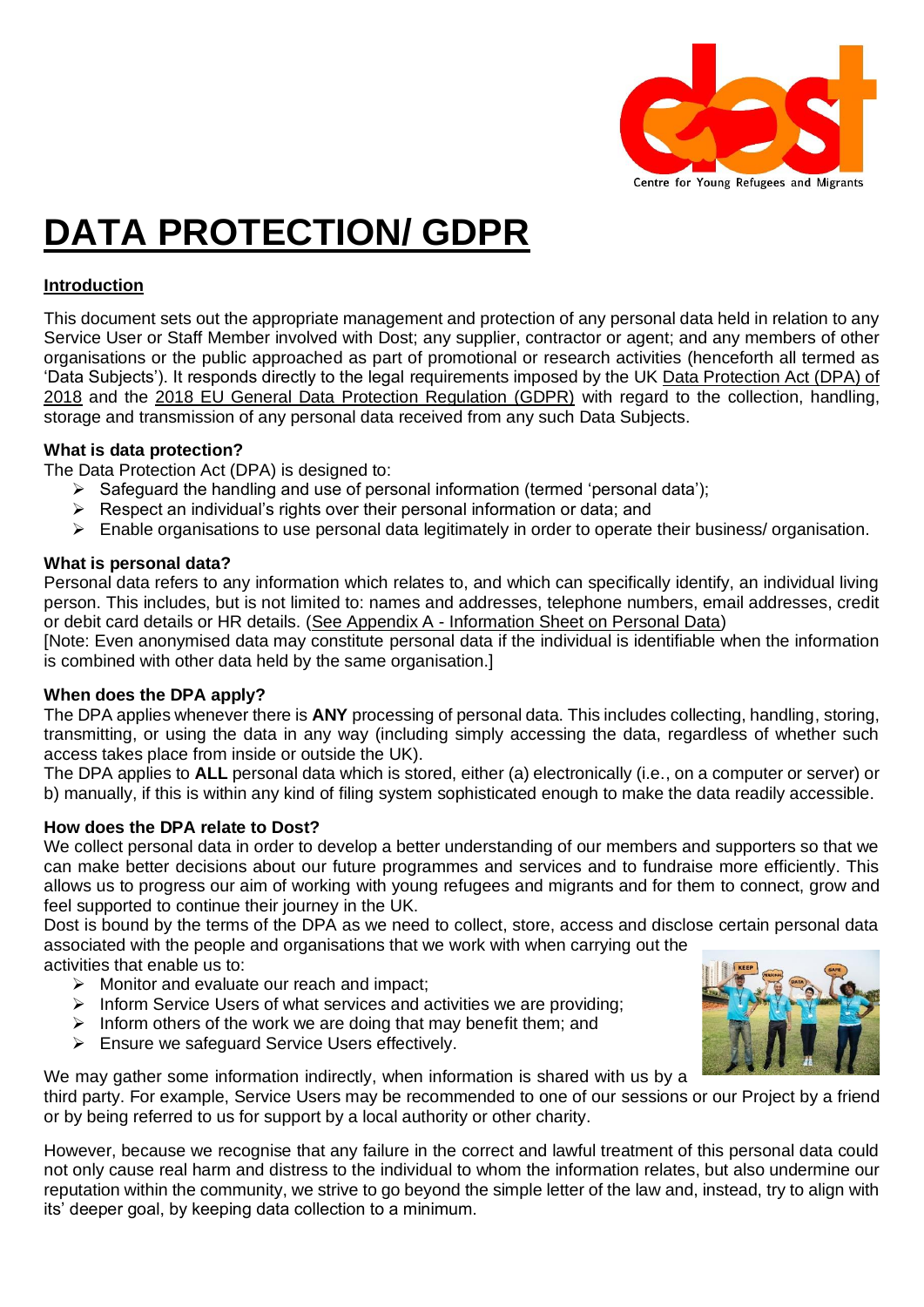# **Data Protection Policy Commitments**

Dost fully endorses the seven data protection principles listed under the 2018 DPA and complies with both the DPA and wider EU requirements on GDPR by ensuring that any personal data we hold about Data Subjects is:

# **1. Processed lawfully, fairly and transparently.**

Dost staff must always consult with the Youth Work Project Manager (YWPM) whenever planning any activity that involves the collection or use of any personal data. The YWPM should then assess the planned data use to ensure that there is a legitimate reason for requesting and retaining the Data Subject's information and that the use of such information will be in line with what that person would expect, before establishing and documenting a clear plan for how that information will be stored and accessed that is in line with the requirements of the DPA.

Dost must **EXPLICITLY** inform all Data Subjects about the nature of the required data, the purposes and processes for which it is being/ has been collected and any parties to whom it may be disclosed. (for example, funders) In addition, Dost staff must ensure that all forms and activities **ALWAYS** provide potential Data Subjects with the option not to share their personal information - unless this is a matter of vital interest, public interest or legal obligation.

The YWPM must ensure that reasonable requests by individuals to access or delete their personal data are enabled by means of an easily accessible Data Subject Access Request process, clearly signposted on the charity's online presence.

# **2. Obtained and processed only for specified and limited purposes**

Dost Staff must only ever process personal data in a way which is compatible with the original purposes for which the data was obtained.

## **3. Adequate, relevant and not excessive.**

The YWPM must ensure that the volume and extent of any personal data that the charity holds on a Data Subject is the minimum amount of data required to achieve the stated purpose.

## **4. Accurate and kept up to date.**

Dost Staff, under the supervision of the YWPM, must take all reasonable steps to ensure the accuracy of all data and ensure that this is monitored, with regular correction or removal of any data that is no longer accurate or relevant.

#### **5. Not kept for longer than is necessary.**

The YWPM must ensure that an annual audit of all data collections is scheduled, undertaken and documented in order to review the nature of any personal information being held by the organisation and ensure that there is still a valid business reason for the information being retained. They must then ensure that any data no longer needed for the purposes for which it was obtained, and any information deemed unnecessary is securely and systematically destroyed.

# **6. Used with integrity and maintained in complete confidentiality.**

Dost takes the integrity and confidentiality of any information shared with us, by or about Data Subjects, very seriously. In order to ensure data integrity, the YWPM should include in their annual review an assessment of whether the continued existence and use of any data held by the charity conforms with the original consent and whether this consent can reasonably be expected not to have expired as a result of the time elapsed since it was given.

In order to prevent unauthorised or unlawful processing of personal data and to protect against the accidental loss, destruction or damage of any data, Dost must ensure that all data is stored securely by means of limitedaccess, lockable or password protected files, databases, drives and facilities.

In addition, Dost must ensure that access to such data is limited to those employees, volunteers, temps, trustees and funders who reasonably require access to the data for the performance of their obligations and duties by ensuring that:

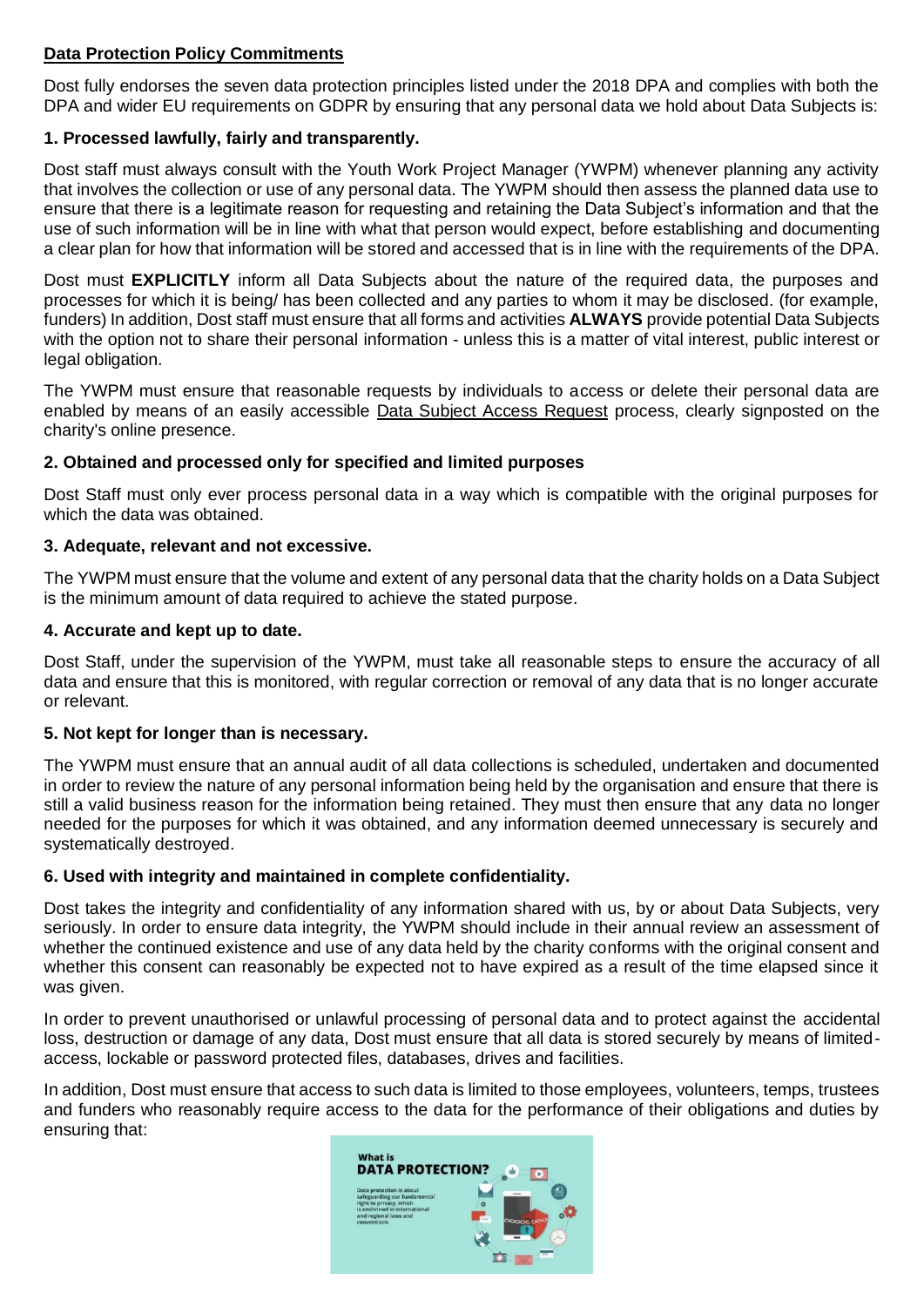- ➢ Any doubt about a person's authorisation to be in any of Dost's workplaces is reported immediately to the YWPM (and/ or building supervisor/ centre management team if appropriate);
- ➢ Any desks, cupboards or rooms that hold confidential information of any kind are securely locked whenever they are not being actively supervised/occupied;
- ➢ Paper documents which are no longer required are shredded with a cross-cut shredder and CD-ROMs and USBs are physically destroyed when they are no longer required;
- ➢ Personal information is not disclosed either orally, in writing or otherwise to any unauthorised third party;
- ➢ Access to databases is password protected and restricted to staff members with a legitimate requirement to access the system;
- ➢ Anti-viral software is installed and regularly updated on all organisational devices and staff are trained in effective anti-virus behaviour;
- ➢ Third party access to any database is password protected and is only made available to specific partner organisations who are working with us on specific programmes, who are only ever able to access the data of those young people whose data they have entered into the database; and
- $\triangleright$  Data is never transferred to any other country without it being established in advance that there is adequate protection, (at a level equivalent with the DPA).

## **7. Managed in a clear and accountable manner.**

To ensure that Dost's commitment to all seven principles of the DPA can be easily scrutinised by the Information Commissioner's Office [\(ICO\)](https://ico.org.uk/), our funders, our partners, and our service users, the YWPM, working in combination with the Trustees, must ensure that all actions contained within this policy document are supported by appropriate checklists and calendar reminders, and that the results of all reviews are clearly documented in readiness for any audit of our Data Protection process.

#### **Practical Implementation**

#### **Data Subject consent**

Whenever personal data is given to Dost; Staff must ask the Data Subject (or their parent/ carer/ quardian if the Data Subject is under 12) to give explicit consent to that information being stored and used.

In addition:

- ➢ The Data Subject (or their parent/ guardian/carer) must be fully informed of the nature of the data storage and all intended uses of the data; (stated on the Referral Forms)
- ➢ Data should only be stored if consent has been given or if there is a legal obligation, in which case this must be clearly and adequately explained to the Data Subject or their carer;
- ➢ All consent forms must be retained and stored in a secure manner;
- ➢ The relevant personal data obtained should not be accessible to anyone other than parties declared at the point of consent being given; and
- $\triangleright$  Any individual who has their personal data held by Dost has the right to access such data and the prescribed process to obtain this (as described below).

# **Access to Personal Data by Data Subjects**

Under the DPA, all Data Subjects have the right to be:

- $\triangleright$  Told whether any of their personal data is being processed;
- $\triangleright$  Given a description of the personal data, the reasons why it is being processed and whether it may be given to any third-party organisation or other person;
- $\triangleright$  Given a copy of the personal data (subject to such redaction as Dost considers necessary to comply with its' safeguarding obligations and/or to protect its' operational interests); and
- $\triangleright$  Given details of the source of the data.

Dost Staff must therefore make sure that all Data Subjects are aware of this policy and their rights under the DPA whenever asking for any personal information. They should further identify the YWPM as the appropriate contact person for any data requests and direct Data Subjects to the relevant contact details on the charity's printed and digital communications.

All Dost Staff must ensure that up-to-date contact details are included on all printed literature and consent forms, and the YWPM must ensure that appropriate information and contact details are clearly displayed on the Dost website.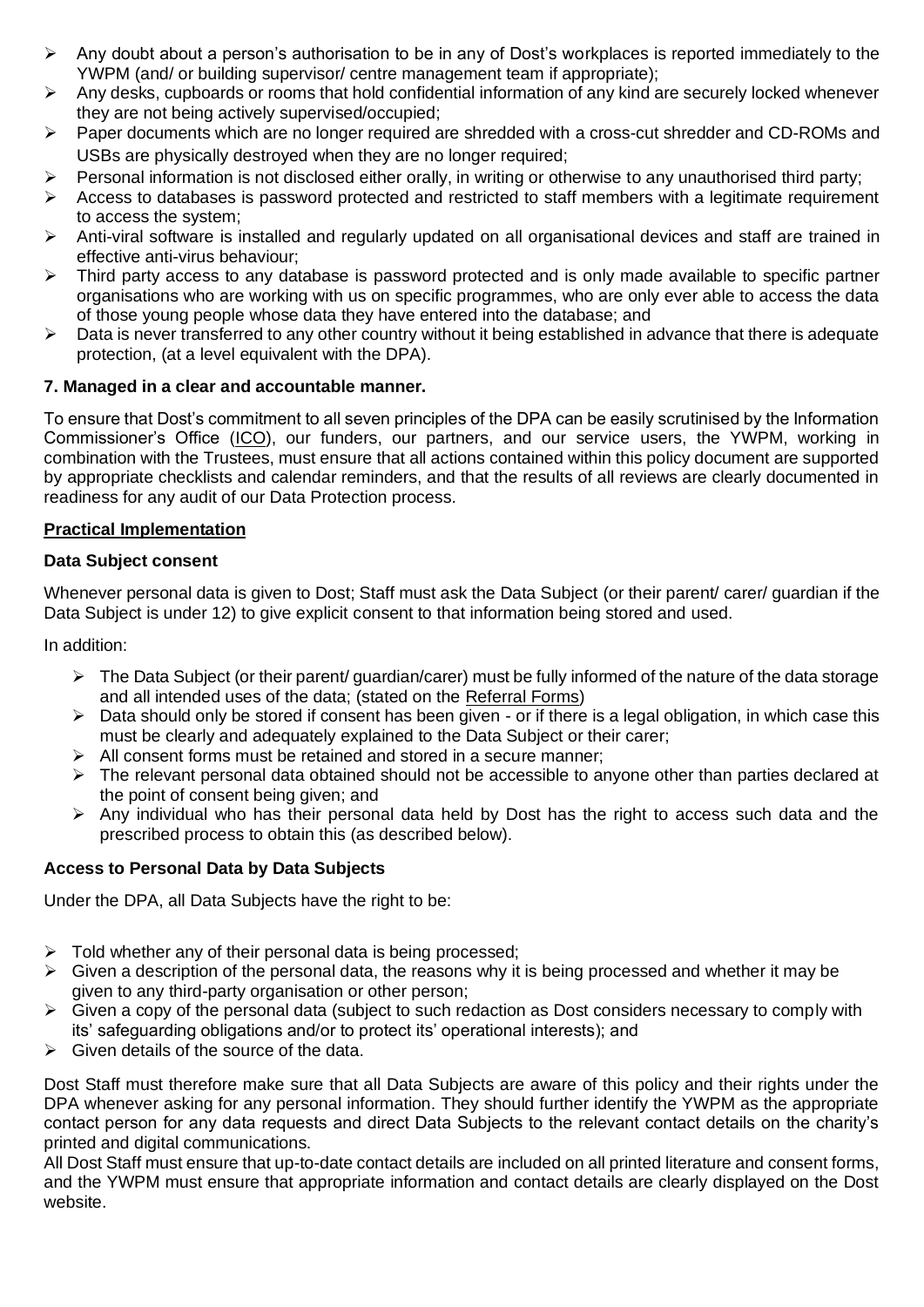The YWPM must ensure that any access request from Data Subjects is answered as quickly as possible and the relevant information provided within 40 days of a written request.

(\*Note: In the event of a request for subject access or the amendment of personal information, Dost reserves the right to charge a limited fee to cover administrative costs.)

# **Publication of Charity Information Relating to Dost**

As information published as part of press releases and promotional media is exempt from the DPA, Dost Staff must make it clear in all communications and at all events that any individual who wishes for their personal information to be excluded from any such promotional publications should inform the YWPM.

#### **Data Relating to Service Users**

To ensure full compliance with the principles of transparency, integrity and confidentiality contained within the DPA, Dost Staff must ensure that:

- $\triangleright$  Data protection statements are used on all registration forms along with information for individuals (including photo consent forms where appropriate);
- All consent forms are retained by an appropriate Staff member and filed appropriately; and
- ➢ A statement on what information we hold, why, and the Data Subject's right to view information is included on the Dost website.

## **Disclosure of Personal Data**

As indicated in our Data Protection Statement, Dost reserves the right to, on occasions, share information with our funders, (for reporting purposes) and with other agencies that we consider might benefit our Service Users. However, Dost staff may share information in circumstances of public interest, legal obligation, or where Service Users are considered to be at immediate risk or might put others at immediate risk.

When information is shared with us or available publicly, we may use this information to gain a better understanding of our supporters. We do this in order to improve our fundraising methods and services.

We encourage our supporters and service users to regularly check and update their privacy settings with Dost and third-party organisations, including other charities

## **Special Considerations: Child Protection in Relation to this Data Protection Policy**

## **Confidential Information and Retaining Records**

As outlined in our Safeguarding Policy, Dost believes that all children, young people and their families, are entitled to have their privacy respected. However, where there are concerns about the safety or welfare of a Service User, Dost must share those concerns and the necessary personal information with those who can make decisions about actions required to safeguard them.

There is nothing in the DPA or any other legislation that prohibits the sharing of confidential and personal information where there are concerns about the safety or welfare of a child/young person, or where a criminal act may be being, or may have been committed - in fact, this is covered in the DPA by the legal bases of 'vital interest' and 'public interest'. However, to ensure complete transparency around this, all Dost Staff should:

- ➢ Explain to Service Users, openly and honestly, what, why and how information will, or could be shared and seek their agreement. (NOTE: The only exception to this are those situations where to do so would put that Service User or others at increased risk of significant harm, an adult at risk of serious harm, or if it would undermine the prevention, detection or prosecution of a serious crime, including where seeking consent might interfere with any potential investigation)
- ➢ Always consider the safety and welfare of a Service User when making decisions about whether to share any information about them. (Again, where there is concern that the child may be suffering or is at risk of suffering significant harm, then their safety and welfare must be the overriding consideration);
- ➢ Wherever possible, respect the wishes of Service Users who do not consent to share confidential information. In this case, information may still be shared if, in our judgement on the facts of the case, there is sufficient need to override that lack of consent (see the first bullet point above);
- $\triangleright$  Seek advice where there is doubt, especially where that doubt relates to a concern about possible significant harm to a Service User or serious harm to others;
- ➢ Ensure that any information shared is accurate and up-to-date, necessary for the purpose for which it is being shared, shared only with those people who need to see it, and shared securely; and
- $\triangleright$  Always record the reasons for a decision whether this was to share information or not.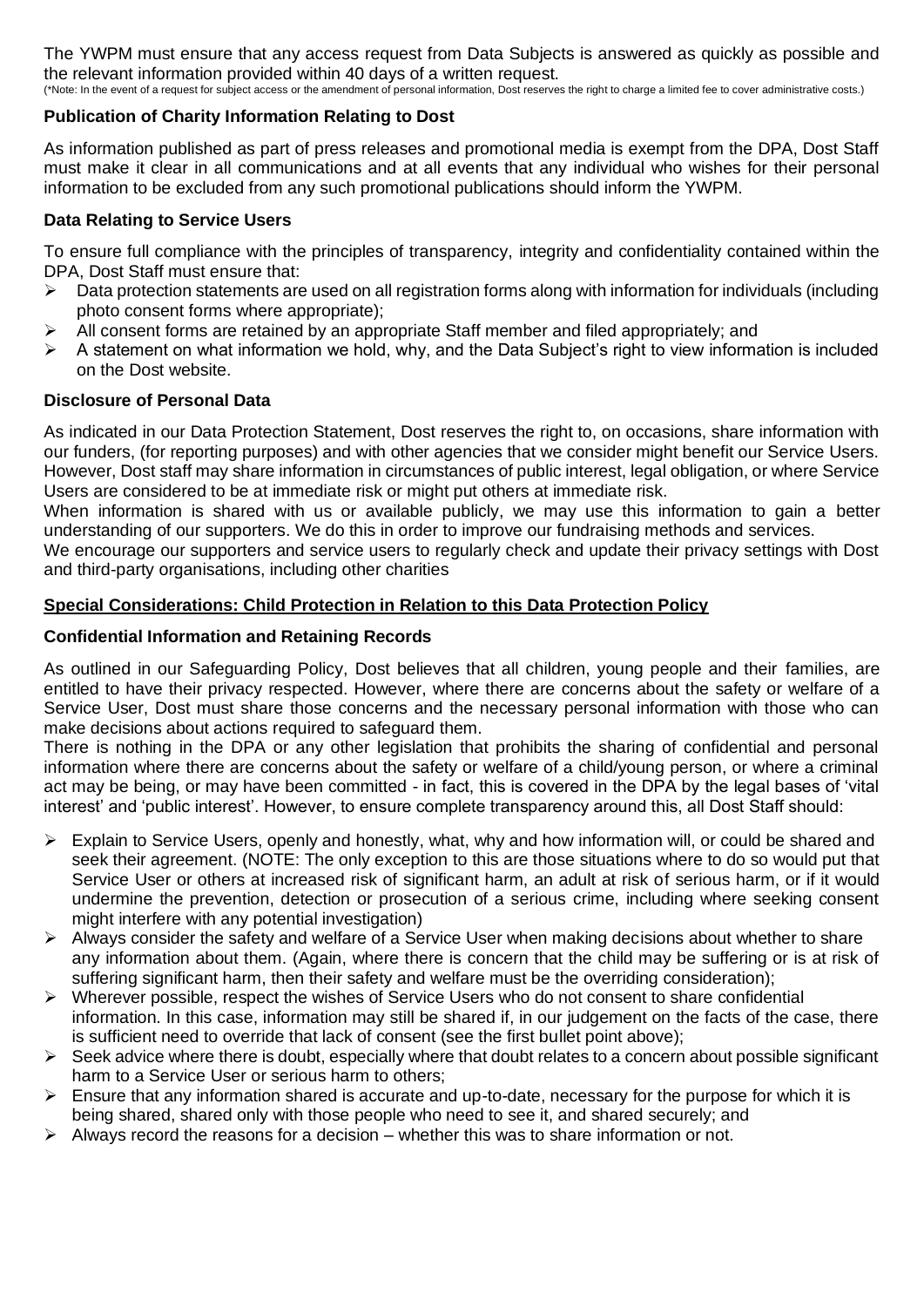# **Information Sharing: Working Together to Safeguard Children**

All Staff must ensure that any recordings or documentation related to concerns about a Service User's safety or welfare are held securely and that all records held on a computer comply fully with the DPA.

They should further ensure that these detailed records are kept until Dost is confident that the information is held accurately with the agency responsible for taking further action to safeguard the Service User, i.e., partner agencies, Social Care, Children's Services or the Police. The YWPM must compile a clear chronology of all decisions made and actions taken, and keep this on file even after the detailed records are deleted or destroyed.

## **Responsibilities**

Overall responsibility for the effective implementation of the DPA lies with the nominated Data Protection Officer (currently the Youth Work Programme Manager).

However, while the Data Protection Officer is responsible for ensuring that this policy and subsequent organisational administrative systems enforce the principles and specific obligations of the DPA, **ALL** Staff and Trustees of Dost are required to comply fully with this policy and the procedures referred to within it in order to ensure full compliance with the DPA's provisions, and to report any concerns in good time to the Data Protection Officer.

Disciplinary action may be taken against any individual who breaches any of the instructions or procedures set out in this policy. Even individuals who do not handle data as part of their normal work have a responsibility to ensure that any personal data they may see or hear during the course of their work remains strictly confidential and is not disclosed to any third party. This includes all personal data and any information extracted from such data. For example, unauthorised disclosure of data might occur by passing information over the telephone, communicating information contained on a computer print-out or even inadvertently by reading a computer.

Trustees should be regarded as data controllers, if they process personal data either manually or by computer, whether on their own equipment or on equipment provided to them by Dost. Just as any other individual holding and processing personal information about others, Trustees must comply with this policy and the DPA, and must notify the Data Protection Officer of all purposes for which they access, hold or process any personal data.

# **Reporting**

Staff should contact the Data Protection Officer directly if there is a breach in data protection or they are uncomfortable about any aspect of data protection at Dost (or the Chair of the Board of Trustees if their concern relates to the behaviour of the Data Protection Officer).

#### **Monitoring**

As with all other policies at Dost, this policy will be subject to regular annual review, unless superseded by new relevant legislation.

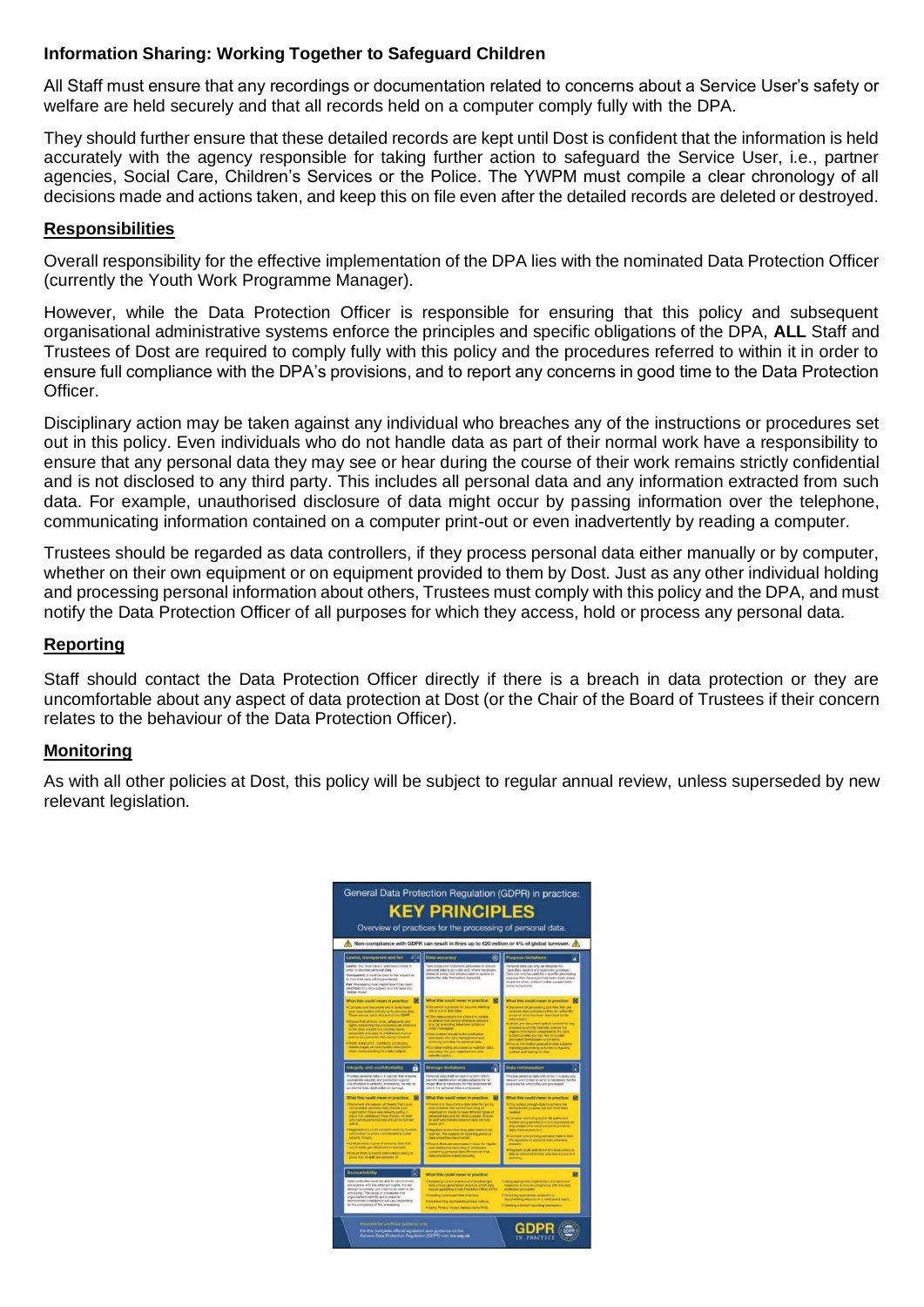# <span id="page-5-0"></span>**Appendix A**

# **Information Sheet on Personal Data**

The UK GDPR applies to the processing of personal data that is:

- $\triangleright$  wholly or partly by automated means; or
- $\triangleright$  the processing other than by automated means of personal data which forms part of, or is intended to form part of, a filing system.

Personal data only includes information relating to natural persons who:

- ➢ can be identified or who are identifiable, directly from the information in question; or
- $\triangleright$  who can be indirectly identified from that information in combination with other information?

Personal data may also include special categories of personal data or criminal conviction and offences data. These are considered to be more sensitive and you may only process them in more limited circumstances. Pseudonymised data can help reduce privacy risks by making it more difficult to identify individuals, but it is still personal data.

If personal data can be truly anonymised then the anonymised data is not subject to the UK GDPR. It is important to understand what personal data is in order to understand if the data has been anonymised. Information about a deceased person does not constitute personal data and therefore is not subject to the UK GDPR.

Information about companies or public authorities is not personal data.

However, information about individuals acting as sole traders, employees, partners and company directors where they are individually identifiable and the information relates to them as an individual may constitute personal data.

What are identifiers and related factors?

- $\triangleright$  An individual is 'identified' or 'identifiable' if you can distinguish them from other individuals.
- $\triangleright$  A name is perhaps the most common means of identifying someone. However, whether any potential identifier actually identifies an individual depends on the context.

A combination of identifiers may be needed to identify an individual.

The UK GDPR provides a non-exhaustive list of identifiers, including:

- ➢ name;
- ➢ identification number;
- ➢ location data; and
- $\triangleright$  an online identifier.
- ➢ 'Online identifiers' includes IP addresses and cookie identifiers which may be personal data.
- $\triangleright$  Other factors can identify an individual.

Can we identify an individual directly from the information we have?

- $\triangleright$  If, by looking solely at the information you are processing you can distinguish an individual from other individuals, that individual will be identified (or identifiable).
- ➢ You don't have to know someone's name for them to be directly identifiable, a combination of other identifiers may be sufficient to identify the individual.
- ➢ If an individual is directly identifiable from the information, this may constitute personal data.

Can we identify an individual indirectly from the information we have (together with other available information)?

- ➢ It is important to be aware that information you hold may indirectly identify an individual and therefore could constitute personal data.
- $\triangleright$  Even if you may need additional information to be able to identify someone, they may still be identifiable.
- ➢ That additional information may be information you already hold, or it may be information that you need to obtain from another source.
- $\triangleright$  In some circumstances there may be a slight hypothetical possibility that someone might be able to reconstruct the data in such a way that identifies the individual. However, this is not necessarily sufficient to make the individual identifiable in terms of UK GDPR. You must consider all the factors at stake.
- ➢ When considering whether individuals can be identified, you may have to assess the means that could be used by an interested and sufficiently determined person.
- ➢ You have a continuing obligation to consider whether the likelihood of identification has changed over time (for example as a result of technological developments).